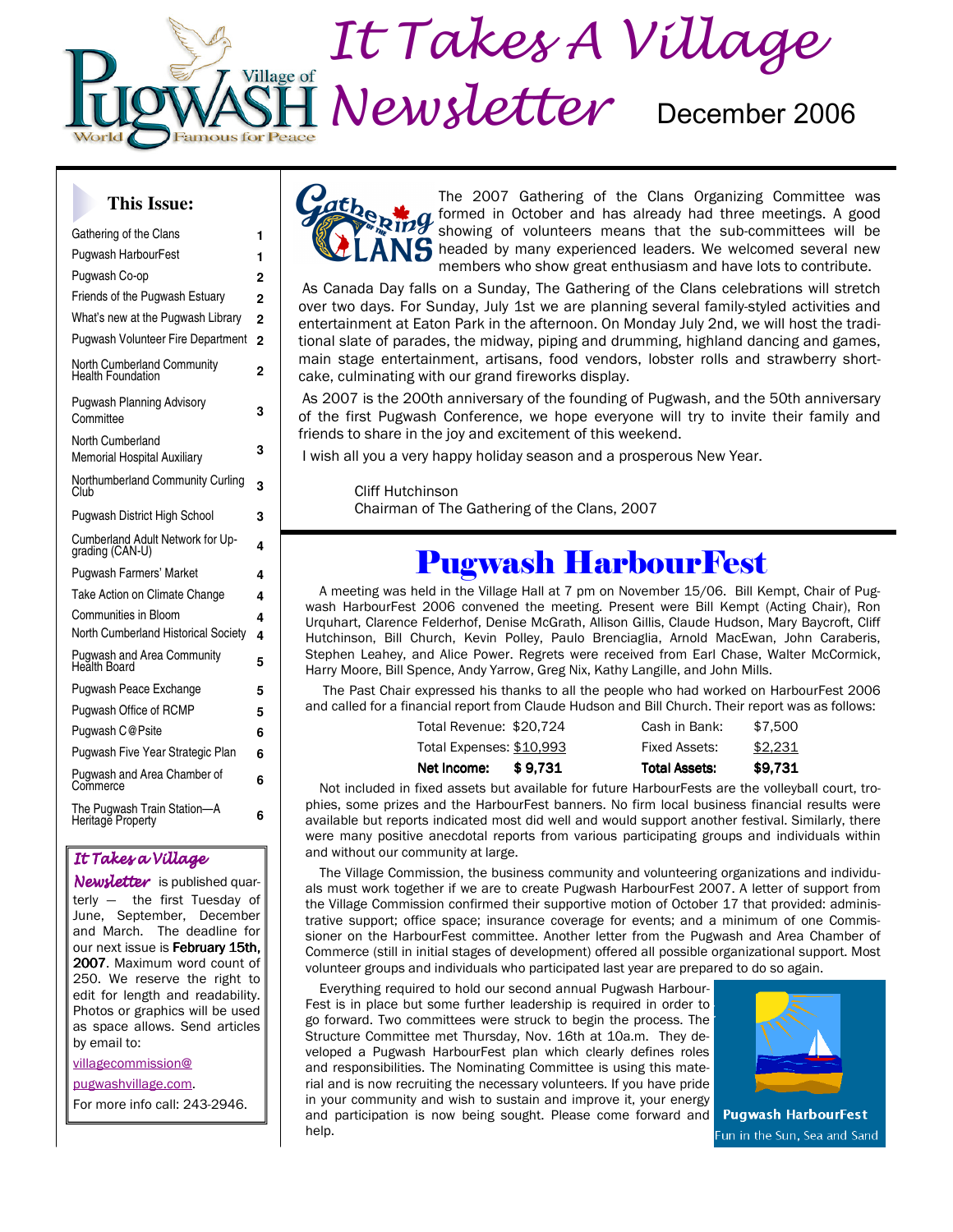# $O(\epsilon)$ Great food begins here.

À la source des aliments.

In 1945, Ed Gordon bought the first share in the Pugwash Co-op. Howard Elliott was the manager and his sole employee was Lucy Johnson. Sixty-one years later, the Pugwash Co-op has 1,665 shareholders. Steve Arkens is the manager and the Co-op employs 9 full time and 13 part time people.

 In today's world of big box stores and highly competitive prices, why do we work hard at keeping our Co-op?

 One shopper said, "It's a place to meet and greet - a community centre." Sure, you pick up your groceries, but you also meet with friends, share a coffee, catch up on community news, or support a local charity. In winter, it's the place to chat with more than your immediate neighbours. In the spring, it's the place to welcome back folks from the cities or from the south – knowing that, with increased demand, both the variety and the bottom line will improve.

 Community support is well documented. The snowball draw alone has contributed \$23,657 to local organizations since 2004. Check out the Co-op bulletin board. Everything you need is there: someone to do odd jobs, an evening's entertainment, a used snowmobile (just in case), or the latest in real estate.

 Then there is the main purpose of the Co-op – groceries. Today, our food comes from all over the world but the Co-op supports local production as much as possible, especially with meats and summer produce. Organic products are available on request. Our Co-op also carries "Just Us" coffee, a co-op from a world away that supports small producers in their version of rural communities.

 Do the bigger stores offer such diverse supports? Some items may cost a little more here, but our Co-op is so much more than a grocery store.

# Friends Of the Pugwash Estuary

On October 3, the annual general meeting was treated to an interesting and informative guest speaker. Tara Marshall of Inland Fisheries of the Nova Scotia Department of Fisheries and Aquiculture did a power point presentation on the work she is helping the Friends do on the Pugwash River and its tributaries. Four Electra fishing testing sites yielded a total of 6 species, the more interesting to most people being trout and salmon. Tara also spoke of the work being done in improving sports fishing in Nova Scotia, and other programs promoted by her department.

Amy Weston, of the Adopt-a-Stream Program, came to offer suggestions on things that could be done to improve the habitat and spawning areas in the Pugwash River watershed. The Adopt-a Stream Program is offered through the Salmon Association of Nova Scotia and is funded through a charge on all fishing licences. Next, the Friends will pick 2 streams for further exploration, with the aim of drawing up an improvement plan and applying to the Program for next summer. So, if you see some of us wandering up or down streams, come join us and offer your suggestions and help. The health of the watershed affects all of us.

The Friends of the Pugwash Estuary meet the first Tuesday of each month at the Village Commission at 7:00pm. This month (December), the showing of the film, An Inconvenient Truth, at the Catholic Hall, will replace the regular meeting.

#### Join the Reading Challenge!

Who reads more? Canadian kids or Irish

**Cumberland Regional Library** 

kids? Join the fun as we find out with the Reading Challenge. An initiative of the RCMP Adopt-a-Library campaign, the Challenge is a fun way to encourage kids to read in their spare time. Elementary School students in Cumberland County will be squaring off against children in Pictou County. The school that reads the most books per capita will win \$3,000 worth of books from Scholastic. Second place runners up in each County will win \$1,000 worth of books. To make the Reading Challenge even more exciting, the Canadian kids will compete against students in County Clare, Ireland. Winners will be announced in June 2007.

Kids who register for the Reading Challenge will receive a logbook to record the books that they read and a brand new keychain style public library card. The Reading Challenge is a joint project between the Cumberland Regional Library, Pictou-Antigonish Regional Library, and the Chignecto Central School Board.

## PUGWASH VOLUNTEER FIRE DEPARTMENT



The Pugwash Volunteer Fire Department has been busy over the past few months. A busy summer of community functions: Canada Day, Harbourfest, Mackerel Fishing Tournament and ham, baked bean and potato scallop supper have been some of the fundraising we have done, and, thanks to all the community support, were very successful. In October we participated in Fire Prevention week and visited the local elementary school. Other school visitations are being discussed as Fire safety is all year round. We hosted a Halloween Dance and the

costumes were absolutely incredible.

The Remembrance Day service in our village was well attended as it should be in remembering our veterans. The Department is preparing for the its annual banquet, in recognition of all members who have contributed their time and skills to provide the community with well trained and professional services.

We participated in the annual Merry Madness event just held in our community on December 1st. We assisted Northumberland Community Curling Club members in erecting the Christmas tree, and again we offered our Fire Truck drives for the children.

## North Cumberland Community Health Foundation

members are in the process of planning for the 2007 Golf for Health Tournament to be held next June. This tournament is a fundraiser for the hospital's share of a new x-ray machine. The raffle for 450 litres of furnace oil donated by Superline Fuels was won by Janis Burke. Memorial donations may be made at Mundle's Funeral Home or by mail to North Cumberland Community Health Foundation, PO Box 175, Pugwash, Nova Scotia, B0K 1L0.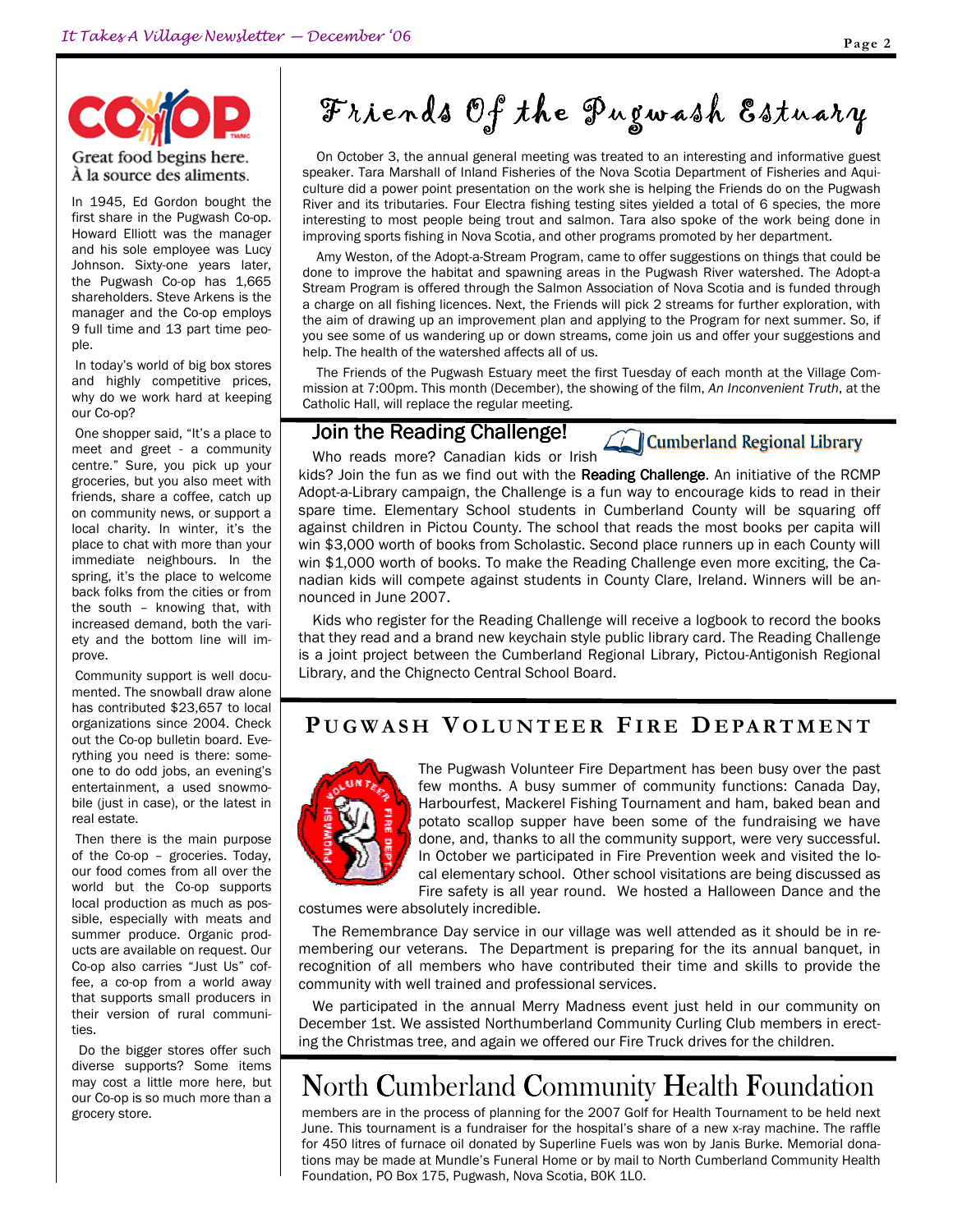### Pugwash Planning Advisory Committee



On October 26, 2006 the Pugwash Planning Advisory Committee held a meeting at the Village Hall in Pugwash. Public notices were provided through the newspaper and a direct mailing to a list of interested citizens. All members were present, along with 5 citizens.

 The Committee reviewed the result of its first public open house held in Pugwash on September 12, 2006 and updated its work plan.

The Committee decided that the next step in the planning process will be to conduct a public survey of development issues and priorities. The results will be used by the Committee in its preparation of a land use vision, goals, policies and regulations for the Village. The survey will be conducted through the County's web site early in the New Year.

For further information, please contact: **Jim Coughlin, Planner** 

**The Municipality of the County of Cumberland** 

**(902) 667-2313 jcoughlin@cumberlandcounty.ns.ca**

Your elected, volunteer Pugwash Village Commissioners:

> Ray Jamison (Chair) Paolo Brenciaglia **Bill Church** Kevin Polley Mary Lou Trenholm

#### . . . . . . . . . . . ٠ The Pugwash Commis-



## The North Cumberland Memorial Hospital Auxiliary

The North Cumberland Memorial Hospital Auxiliary held its last meeting of the year on December 5 at 7pm at the hospital. During the fall, delegates were sent to the regional meeting in Amherst, the provincial meeting in Halifax and the convention planning meetings in Springhill and Tatamagouche.



The Auxiliary spent \$3868 for physiotherapy equipment and approved purchase of an Actar 911 valued at \$600 to be used by the hospital CPR training personnel. A "comfort basket," donated by Mrs. Lorraine Moore and her mother, will be raffled – draw to be December 22nd.

The next Well Women's Clinic will be held Thursday, Dec. 14th.

Our shop will be closed for the Christmas season from 4pm Thursday, Dec. 21st till 1pm Wednesday, Jan 3, 2007. Our next meeting will be Tuesday, March 6, 2007 at 7pm. New members are always welcome.

Memorial donations may be made at Mundle's Funeral Home or by mail to NCMHA, PO Box 171, Pugwash Nova Scotia, B0K 1L0.

## The Northumberland Community Curling Club



N o r thum berland

Community Curling Club (NCCC) is in go-ahead mode. At a public meeting held at Cyrus Eaton Elementary School on November 14, Chair John Van de Wiel stated that work on the infrastructure will begin this fall. The announcement was greeted with loud applause. The NCCC is committed to buying property adjacent to the Pugwash District High School soccer field. As soon as the purchase of land is complete the road will be built, the sewer hook-up installed and three-phase power put in place. Construction will start in the spring and the first curling rocks will be thrown on November 1, 2007.

The decision to move forward was made possible due to 90% of the funding for the original \$715,000 budget being in place. Monies have come from Nova Scotia Health Protection

The announcement and Promotion, \$235,000, the Municipality of has been made! The the County of Cumberland, \$110,000, the Pugwash Village Commission, \$15,000 and from residents, retail businesses and corporations, \$276,000. Of pledges from individuals and businesses, 69% have been honoured and more cheques are arriving each day.

> Modifications have been made to the original plans which, if carried out, will allow the curling facility to have multiple summer uses. The Steering Committee of NCCC is in the process of investigating the possibility of acquiring additional funds to make these modifications possible. An application will be made to ACOA.

> The Village of Pugwash and surrounding areas can be proud of the efforts made to date. At the present rate of progress there will be curling this time next year. But remember, work and money are still needed to make this dream a reality.



 $\blacksquare$ 

 $\blacksquare$ 

 $\blacksquare$ 

.

n.

п

 $\blacksquare$ 

 $\blacksquare$ 

 $\blacksquare$  $\blacksquare$ 

 $\blacksquare$ 

 $\blacksquare$  $\blacksquare$ 

## Pugwash District High School (PDHS)

Well, it was nice to have a couple of months off, but eventually it had to happen: September 6th rolled around and students had to set their alarms and wake up for school. Not much happened in September as students started to get back in the high school groove; we caught

up with old friends, became accustomed to sitting in chairs instead of lying on couches (awww!), and got back to hitting the books. Student's Council got into gear quickly and efficiently and on October 20th they traveled to the Municipality of Cumberland County council meeting in Amherst to show their support in favour of a curling rink in Pugwash.

In October, we had an interesting and thrilling assembly in which Cliff Hutchinson, Chairman of the Gathering of the Clans, presented the senior soccer teams with a cheque for an astounding \$1500 for their work at the admission booths. Also, the Communications Technology class provided us with an entertaining look at going back to school in an important 'News Flash' starring Duke Newcombe. I personally look forward to future presentations!

Senior boys and senior girls have acquired two banners, and junior boys have also got a banner of their own! The junior girls had an amazing 14-0 season, making this one of the most successful soccer seasons I can remember! Let's keep working for more achievements in the future!!

By Ruth Reid, PDHS student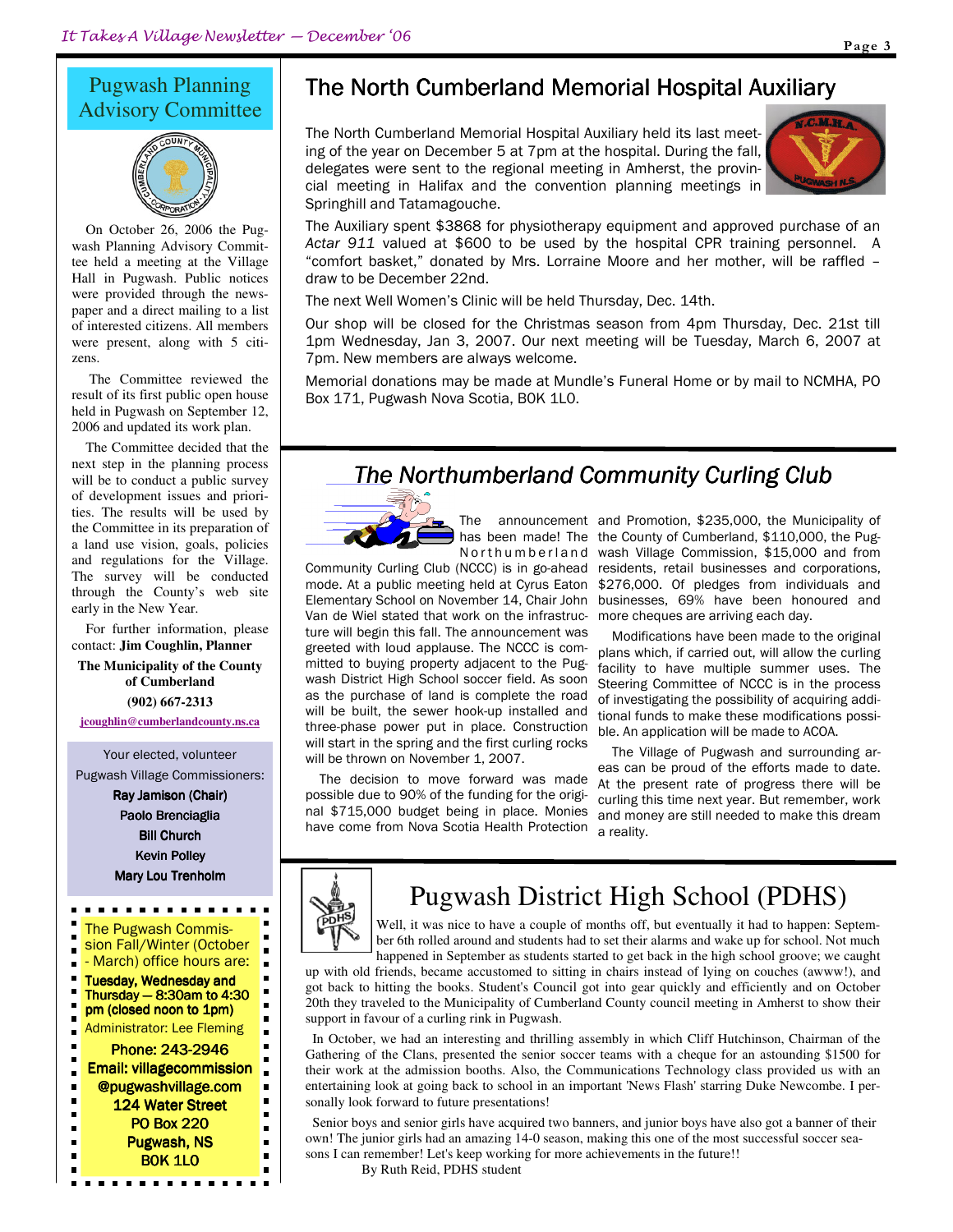## **AD** The Cumberland Adult Network for Upgrading (CAN-U) is a

Cumberland County community based, non-profit adult literacy organization dedicated to helping adults throughout the county to improve their skill level. Students must be over 19 yrs of age. Registration & classes are FREE! Having an education is more important today than ever. Most jobs require a grade 12 High School Diploma or a GED certificate. CAN-U is a partner of the Nova Scotia School for Adult Learning (NSSAL) and offer Adult Learning Programs in Pugwash, Oxford and Amherst. Programs are offered during the day and evening to meet the identified needs of the adult learner as well as one to one tutoring. This year CAN-U has an additional program offer for all registered participating learners. Adult learners have the opportunity to obtain certificates in First Aid/CPR; WHMIS and Food Handling at no cost to the learner. CAN-U Instructors & volunteer tutors are trained and sensitive to the needs of adult students. For more information or to register for one of our programs, please contact: Cumberland Adult Network for Upgrading, 141 Victoria Street, Amherst, NS 902-661-0153.



Pugwash Farmers' Market

The Pugwash Farmers' Market is holding a pre-Christmas market at Sunset Community in the Industries building in South Pugwash on Saturday, December 9, from 10 a.m. to 3 p.m.

 Besides the fine wool and wool products, baking, meats, soap, preserves, kindling, and other items that regular customers enjoyed during the summer months, the members are hoping to attract a number of craft vendors from the region. Seasonal treats and decorations will also be featured at the market.

 If you have a product to sell and would like to rent a space at the market, please contact Brian or Peggy at 447-3339. Space is limited so you are encouraged to book early.

Take Action on Climate Change Every time we use power, gas or oil, gases are released into the atmosphere that affect the climate of the earth. Scientists have stated that unless we cut back these "greenhouse" gases then the incidence of droughts, damage due to rising sea levels, killer heat waves and violent storms will increase. Some areas of the world are already suffering from climate change. We are all responsible. We can do a great deal by reducing our use of energy. Here are some things each of us can do to make a small difference: drive less ~ car pool ~ shop locally ~ walk or bike ~ buy a more energy efficient car or truck  $\sim$  stop engine idling  $\sim$  keep your engine tuned to keep it efficient  $\sim$  turn your thermostat down and wear a sweater — every  $1^\circ \text{C}$  saves 2% on your heating bill ~ turn the thermostat down at night and when you go out  $\sim$  insulate your house  $\sim$  draw drapes at night to stop heat going out the windows  $\sim$  heat just the parts of the house you use  $\sim$  clean your furnace filter frequently  $\sim$ have the temperature of your hot water turned down to 120°F (49°C)  $\sim$  use a water saving shower head  $\sim$  wash your hands under the cold tap, the water that comes out first is at room temperature  $\sim$  insulate hot water pipes  $\sim$  use energy efficient light bulbs  $\sim$  turn off lights that are not needed  $\sim$  only fill the kettle with the water you need to use  $\sim$  turn off remote-controlled appliances such as the TV at the wall (many TVs, VCRs, and DVDs use power on standby)  $\sim$  dry your clothes on the line – solar heat is free  $\sim$  buy local food, and local goods, they have to travel less distance to get here  $\sim$  buy energy efficient appliances  $\sim$  consider taking up hiking, biking, crosscountry skiing, snowshoeing, kayaking or canoeing as recreation and exercise  $\sim$  monitor your power bills, oil consumption and gas consumption and challenge yourself to use less. Add to this list. For the sake of humanity do your part. Submitted by Vivian Godfree.



## Communities in Bloom

Pugwash Communities in Bloom extends Season's Greetings to "Metropolitan" Pugwash and all those who supported us: volunteers, businesses and the Village Commission.

During Merry Madness CIB volunteers scoured the area looking for the best decorated houses. Gifts for the their first three choices received prizes from Langille's Esso, Inside Out, Pugwash Home Hardware, Monty's Used Clothing, Harrison's Building Centre, Horton Gallery, Shannon's Hair Design, Innerac- **the Example 2018** and the Therapeutic Mas-

sage and the Hidden  $\sqrt{\frac{4t \text{ Ob}}{t}}$  Christmas I as mars desire a reasonal Jewel Gift Shop. This winter season  $\|\cdot\|$ in the great job vol-  $\parallel$  Than wish a snow in May's new-fangled shows,  $\parallel$  unteers did to beautify our village. The **But like of each thing that in season grows.** Peace Garden welcomed visitors as **the set of the villiam Shakespeare the set of the villiam Shakespeare** bridge. Hanging bas- **kets of Supertunia** and Supertunia and Supertunia and Supertunia At Christmas I no more desire a rose William Shakespeare

Bordeaux and CIB **banners** introduced

them to our community. Everyone got into the spirit: landscaping their yards, planting gardens and some entering the Communities in Bloom Garden Contest. Litter collection on Earth Day started a trend. Residents and businesses kept the village tidier than ever.

Winter months give us time to plan for new gardens and projects. Finishing the Peace Garden is a priority. Before we know it, it will be spring – our gardens will sprout and a call for volunteers will go out.

## The North Cumberland Historical Society is located on the

Second Floor of the Historic Pugwash Train Station. The objective of the North Cumberland Historical Society is to collect, archive, publish and make available to the public, historical and genealogical information of the North Cumberland area, as well to provide a research facility for genealogists, historians and other researchers.

 The Society was incorporated in 1964, and since that time the North Cumberland Historical Society has been going strong. During the 1990's, the North Cumberland Historical Society moved to its permanent home in the train station. The North Cumberland Historical Society's district is equivalent to that served by the Pugwash District High School.

 Every Friday, from 2 p.m. until 4 p.m. researchers gather at the North Cumberland Historical Society to answer queries that come in. The Society has received queries from all around the world, from such places as Australia, the United States and Western Canada. Many fine books about local history have been produced by the North Cumberland Historical Society, and are available through the society's office.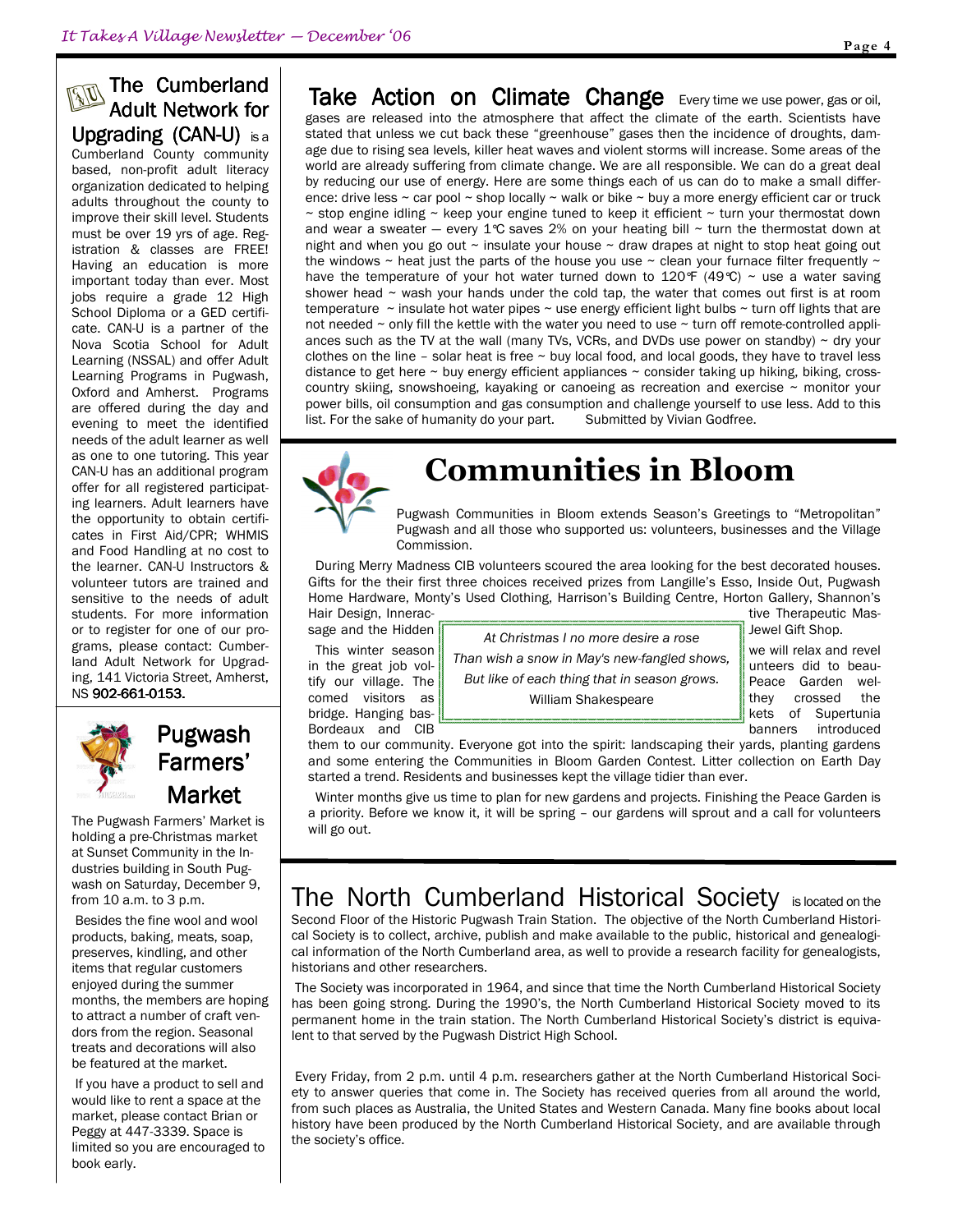### Pugwash and Area Community Health Board

In the fall of each year, the Pugwash and Area Community Health Board looks to area residents to assess the kinds of programs that will best serve the community at large. Funds are always limited, but Board members try to ensure to at least allocate some funds to help set up new programs and continue others that have proven successful.

 At present several new applications are under review for funding through the Wellness Funds distributed each year by the Province. Applicants will hear about the status of their applications in December or early in 2007.

Two programs serving Pugwash and area residents have already been awarded a second round of funding. These two hugely popular programs are being offered by Mary Purdy: Creative Aging, for seniors and; Jump, for students at Pugwash District High. Many seniors have expressed their gratitude for Mary 's work with them.

In December, the Pugwash and Area CHB will carry out its third hand washing campaign in the schools in its region. Board members will be delivering over 900 bars of soap and hand washing instructions to students of six schools, just before flu season. They hope to impress upon students once again the value, in warding off flu and cold viruses, of simply washing the hands carefully. This year the Board will serve the students of Oxford Regional High School as well as Pugwash District High and four elementary schools: Cyrus Eaton, Northport, Wallace, and Wentworth. Members are also pleased to partner with Sunset Industries to individually package the soap and instructions in preparation for delivery to schools.

As a volunteer community board, your local CHB is constantly recruiting new members. Three new members have joined its ranks this fall. If you have an interest in serving a term on your local board, please contact Todd Benson at 661-1464.



The Pugwash Peace Exchange has been keeping busy since the last Village newsletter update! Our sales of holiday cards have been going extremely well – do you have yours yet? In September, we held a wine and cheese social at Acadia University. A presentation was given about the PPE, which was warmly received by the attendees, including famous Canadian artist, Alex Colville. The following month, we hosted defence expert Steve Sta-

ples, of the Polaris Institute, for a public lecture and Q&A session. Our work with youth has also been ongoing. In October, we were welcomed by students at the Park View Education Centre in Bridgewater. The students were delighted to hear about our initiatives, and about the opportunities for learning that the Peace Exchange will offer. As well, an important milestone has been reached, with the completion of our business plan. The executive summary is available on our website, under "Resources and Links." For more information, or to keep up-to-date on our progress, we invite you to visit our web site at www.pugwashpeaceexchange.org.

Are you looking for that perfect card to send to someone this holiday season? Remind your friends and family that "Peace on Earth" is not just a saying, with the new Pugwash Peace Exchange holi-

day cards. With your purchase, not only will you be sending a lovely message of peace to your friends, you'll also be supporting the Pugwash Peace Exchange, as we work towards building a world-class facility where people from all over the world can come to learn how to work towards a more peaceful world. (Plain note cards are also available.)



 Cards are available at the Hidden Jewel, Basic Spirit, and at the Pugwash Peace Exchange office (above the library.) For more information, please call 243-2328.

#### THE PUGWASH OFFICE OF THE ROYAL CAN ADIAN MOUNTED POLICE



 There is nothing like arriving home after a hectic day at work to hear the annoying ring of the phone. You saunter over and read the call-display. "Private" or some obscure "1-800" number is often glaring back at you. Right away you are on edge, what company or scam-artist is about to ask you for money. These annoying calls are becoming ever more pervasive today as company's use all efforts to thrust themselves into your home and pockets.

 Tele-marketing can be annoying. Occasionally, however, the call can be criminal in nature as the person attempts to perpetrate a fraud. The RCMP fields many calls from the public for assistance in this matter. In order to assist here are some common sense recommendations:

**DO NOT** believe that everyone calling with an exciting promotion or investment opportunity is trustworthy, especially if you do not know the caller or their company.

**DO NOT** invest or purchase a product or service without carefully checking out the investment, product, service, and the company.

**DO NOT** be afraid to request further documentation from the caller so you can verify the validity of the company.

**DO NOT** be fooled by the promise of a valuable prize in return for a low cost purchase.

**DO NOT** be pressured to send money to take advantage of a "special offer or deal."

**DO NOT** be hurried into sending money to claim a prize that is available for only a "few hours"

**DO NOT** disclose information about your finances, bank accounts or credit cards (not even the credit card expiry date).

**DO NOT** be afraid to hang up the phone.

**DO** contact Project Phonebusters if you are contacted by someone who promises you great prizes, but requires you to send money in advance for shipping, handling, taxes, etc.

**DO** contact Project Phonebusters if you are contacted by someone who says that you have won a prize, but to qualify you must purchase a product.

And always remember: "If it sounds too good to be true, then it probably is!"

For more information on Phone Scams and Frauds visit: http://www.phonebusters.com

or http://cbc.ca/consumers/market/files/scams/

This Information Update by **Constable Paul Boucheré, 243-2181.**